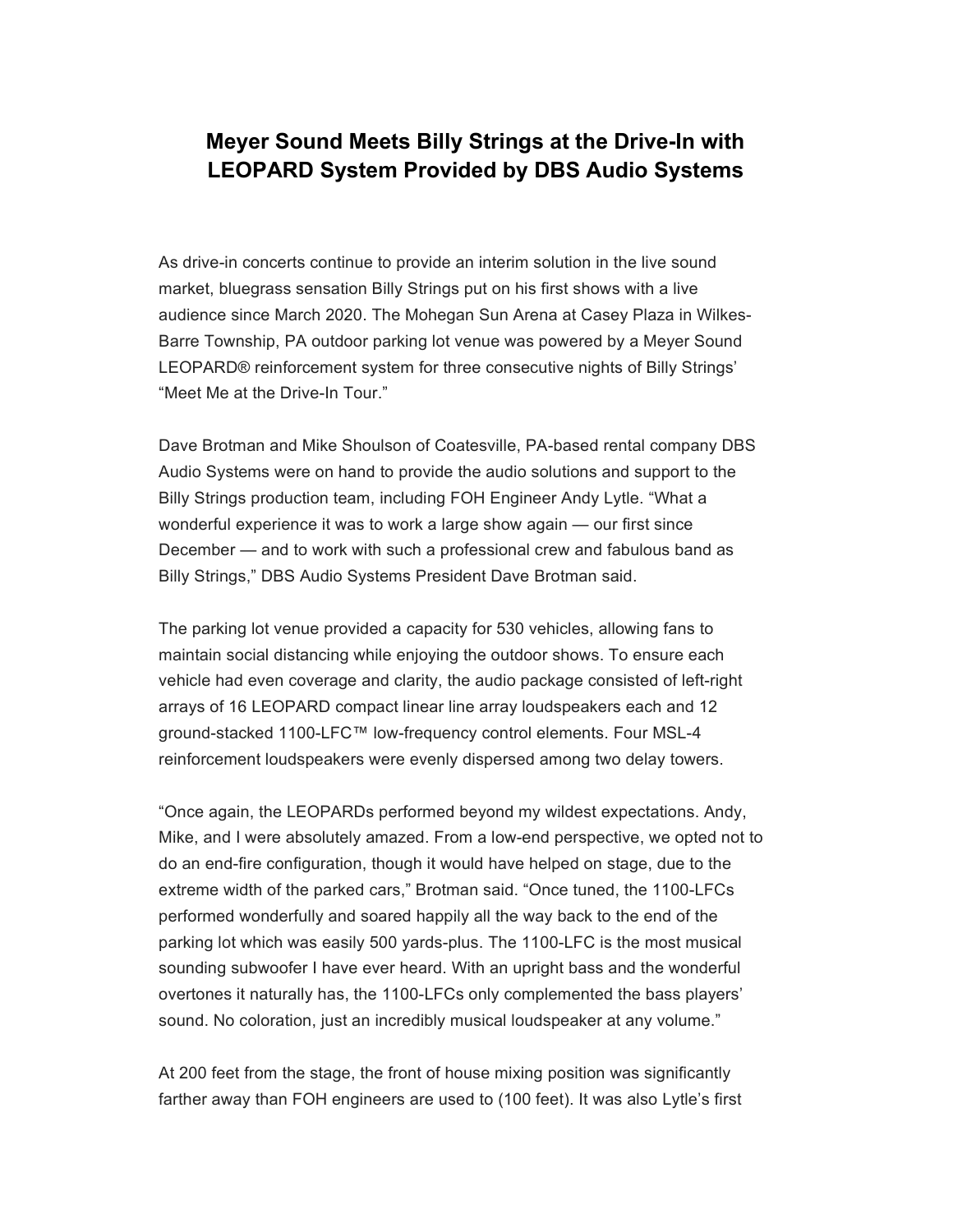time using Meyer Sound Amie precision studio monitors at the console, which proved to be beneficial despite the increased distance from the stage.

"The Amies' sound quality helped my mix drastically. The clarity of the Amies was unbelievable, not to mention the low end response. These monitors sound so good that I would trust them mixing the band side stage any day. I would give these speakers a 10/10 rating and would suggest them to any FOH engineer looking for near field monitors," FOH Engineer Andy Lytle said.

With drive-in concerts serving as a new solution to producing live events, everyone from the production teams to the artists to the audience is excited to be experiencing live music. "Everyone we came in contact with was just thrilled to be there, be performing, and be reinforced by, in my opinion, one of the best loudspeaker systems on the planet. A big thanks goes out to Pat McGlynn from Mountain Productions, the staging company we have worked with for decades," Brotman said.

Billy Strings continues the "Meet Me at the Drive-In Tour" in Illinois this week for two already sold-out shows on September 16 and 17 in McHenry, IL followed by two nights in Peoria, IL on September 18 and 19 at Expo Gardens. Tickets to the Friday, September 18 show are available [here.](https://cl.s7.exct.net/?qs=134a0e81c0f259ed08adce5f62d6a6823d7e35a029af93ee9c65710615a82e3a811b6110744d2e6c971c0550e5f5e1fc) Earlier this summer, Billy Strings hosted livestreams from venues across Nashville for his "Streaming Strings" livestream tour, including two shows from City Winery Nashville that features a Meyer Sound house system. The band recently made their television debut on *Jimmy Kimmel Live!* in July.

## **About DBS Audio Systems**

DBS Audio Systems has been a multi-industry leader in production services, installations, sales, and rentals for over two decades. DBS understands that the quality of the end result is cultivated by the work put into it. The excellence is in the details. DBS has built its reputation for superior quality by providing our customers with only the best customer service and the finest equipment.

Your imagination is the only limit to what can be achieved when you combine the best equipment in the business with the DBS Audio Systems team of professionals. Simply stated, we are dedicated to bringing the highest quality experience to all aspects your project.

We've been working hard in the audio industry for many years, 2017 marking our 25th anniversary. It is our passion. On a transcendental level, that is why our clients remain our clients. On every other level, our work must speak for itself.

## **About Meyer Sound**

Meyer Sound continually strives to elevate the overall dialogue about sound and bring greater